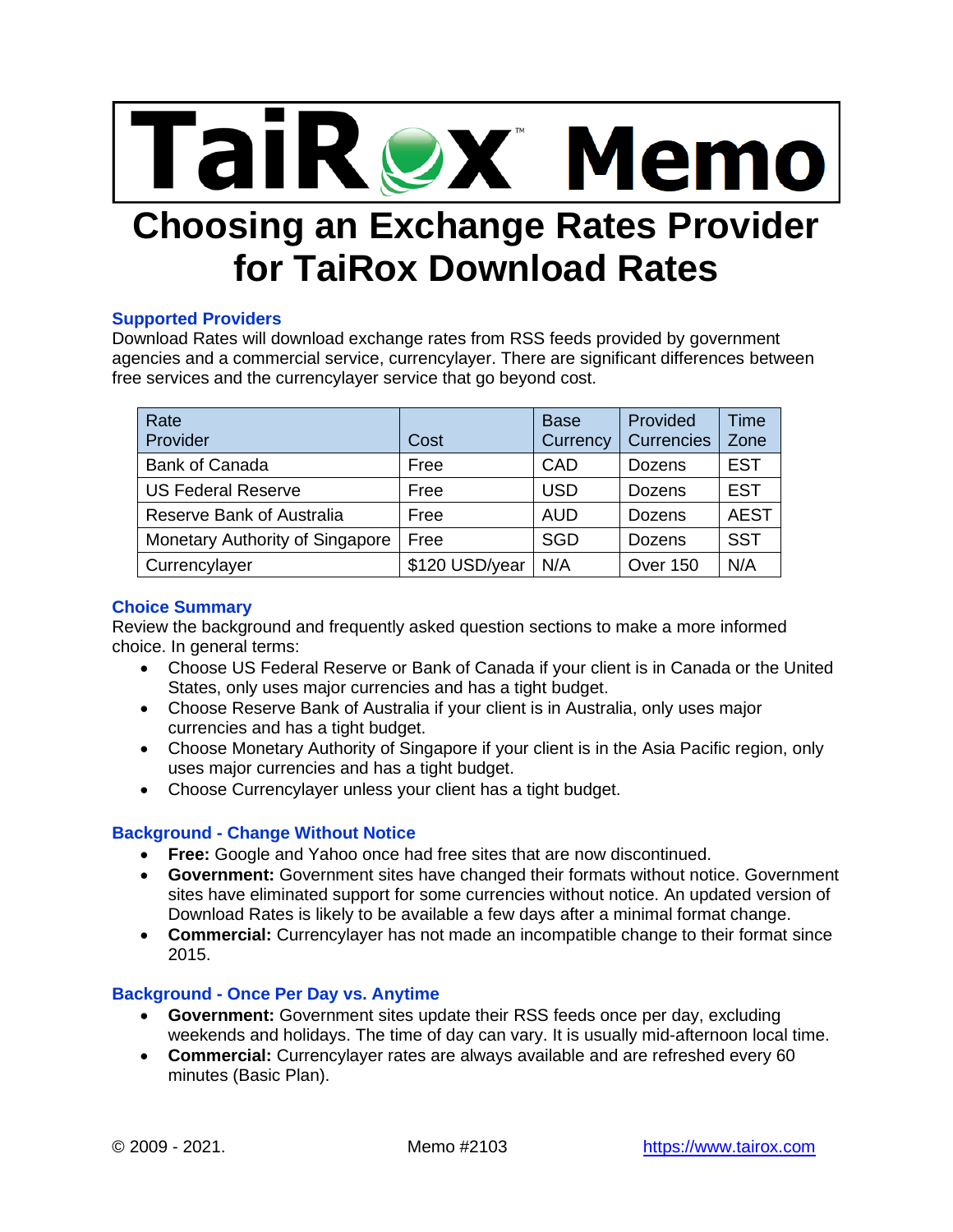## **Background - Currencies Supported**

- **Government:** Government sites will provide rates for their country's currency against major world currencies. Those major currencies will vary, but will almost always include: AUD, BRL, CAD, CNY, EUR, GBP, HKD, INR, JPY, NZD, SGD, TWD, USD, and ZAR.
- **Commercial:** Currencylayer provides rates for over 150 currencies, including Bitcoin (BTC), the Bhutanese Ngultrum (BTN) and the Central African Franc (CFA).

## **Background - Historical Rates**

- **Government:** Government sites do not provide rates other than today's rate.
- **Commercial:** Currencylayer will provide rates for previous days by running interactively and selecting a range of dates. As a Windows Task, only the current day's rate is picked up. Sage 300 defaults to the most currently available rate if a day's rate is unavailable. For most Sage 300 setups, there is no reason to pick up missed rates.

## **FAQ #1 - Can Bank of Canada Provide a USD to EUR Rate?**

Yes. Download Rates creates a Composite Rate when using government sites. To get a USD to EUR rate, Download Rates fetches a USD to CAD rates and a EUR to CAD rate. By multiplying the 2 rates together, a composite rate is created and stored in Sage 300.

## **FAQ #2 - Are Composite Rates or Currencylayer Rates "Official" Rates?**

Any rate, provided by a government or commercial provider is an estimate. In Sage 300, this estimate is used to evaluate assets and liabilities. Some clients may be contractually bound to settle future trades based on a future published value from the US Federal Reserve. This sort of client is not a typical Sage 300 customer.

#### **FAQ #3 - Does Download Rates Support Sage 300 Multiple or Divide Rates?**

Yes. Download Rates does the appropriate inversion of a rate whenever this is required - either by the Sage 300 setup or by the way a rate is provided. The Download Rates log show all multiplications and divisions that take place during its operation.

#### **FAQ #4 - What Happens If There Is Already an Exchange Rate in Sage 300?**

No data is overwritten. An entry in the Download Rates log shows that the rate was already present and not updated. Sage 300 rate tables store one rate for any given day, which is the default rate used during transaction processing.

## **FAQ #5 - How Do You Connect to the Currencylayer Service?**

When you purchase a Currencylayer subscription, a "key" is provided. When you set up Download Rates and select Currencylayer as the provider a field appears. Paste the key provided into that field.

# **FAQ #6 - Is Download Rates a Windows Service?**

Download Rates is set up to run without a user interface when it is invoked as a Windows Task. Download Rates becomes just like a service - with all of the Windows Task features available, including full Windows security.

#### **FAQ #7 - Can I Have Multiple Scheduled Tasks Update Rates?**

Yes. You might, for example, have one setup for Sage company databases that use system database #1 and another setup for system database #2. Yes, we've been asked if you can use Bank of Canada for some rates and the Monetary Authority of Singapore for rates not provided by the Bank of Canada - both free services. To make this work you may have to very carefully